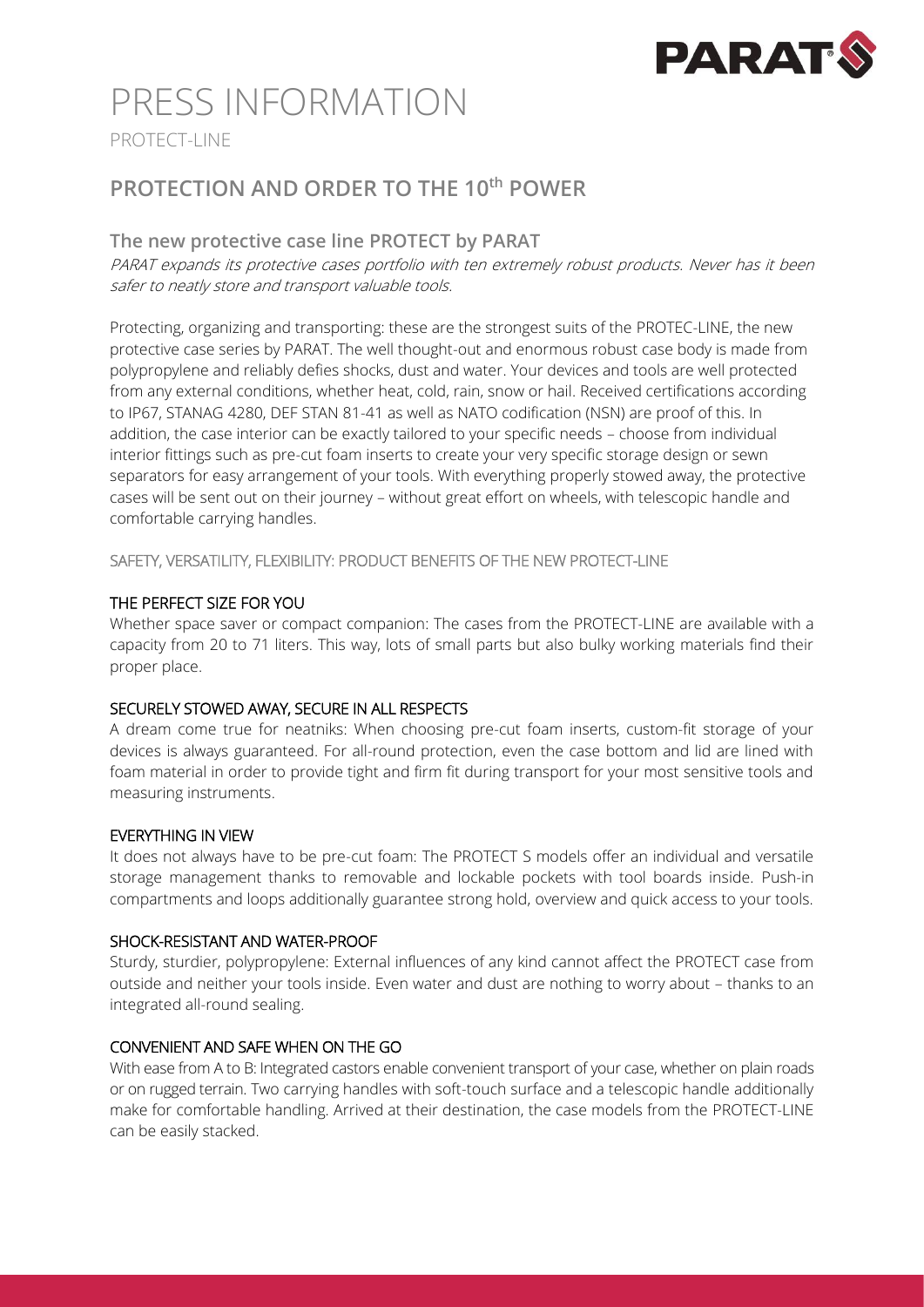

## PRESS INFORMATION PROTECT-LINE

Get all news around tool cases and bags by PARAT on facebook (facebook.com/PARATKOFFER), instagram (parat\_official) and on our homepage at: www.werkzeugkoffer.de

GRAPHICAL MATERIAL:



The PROTEC-LINE stands for extremely robust cases that guarantee reliable protection, transport and organization of sensitive devices and tools.



Pre-cut foam inserts inside the case allow for safe and custom-fit storage of the most different tools – including sensitive measuring instruments.



Sewn separators are optionally available for some PROTECT-LINE models and provide tidy and secure storage.